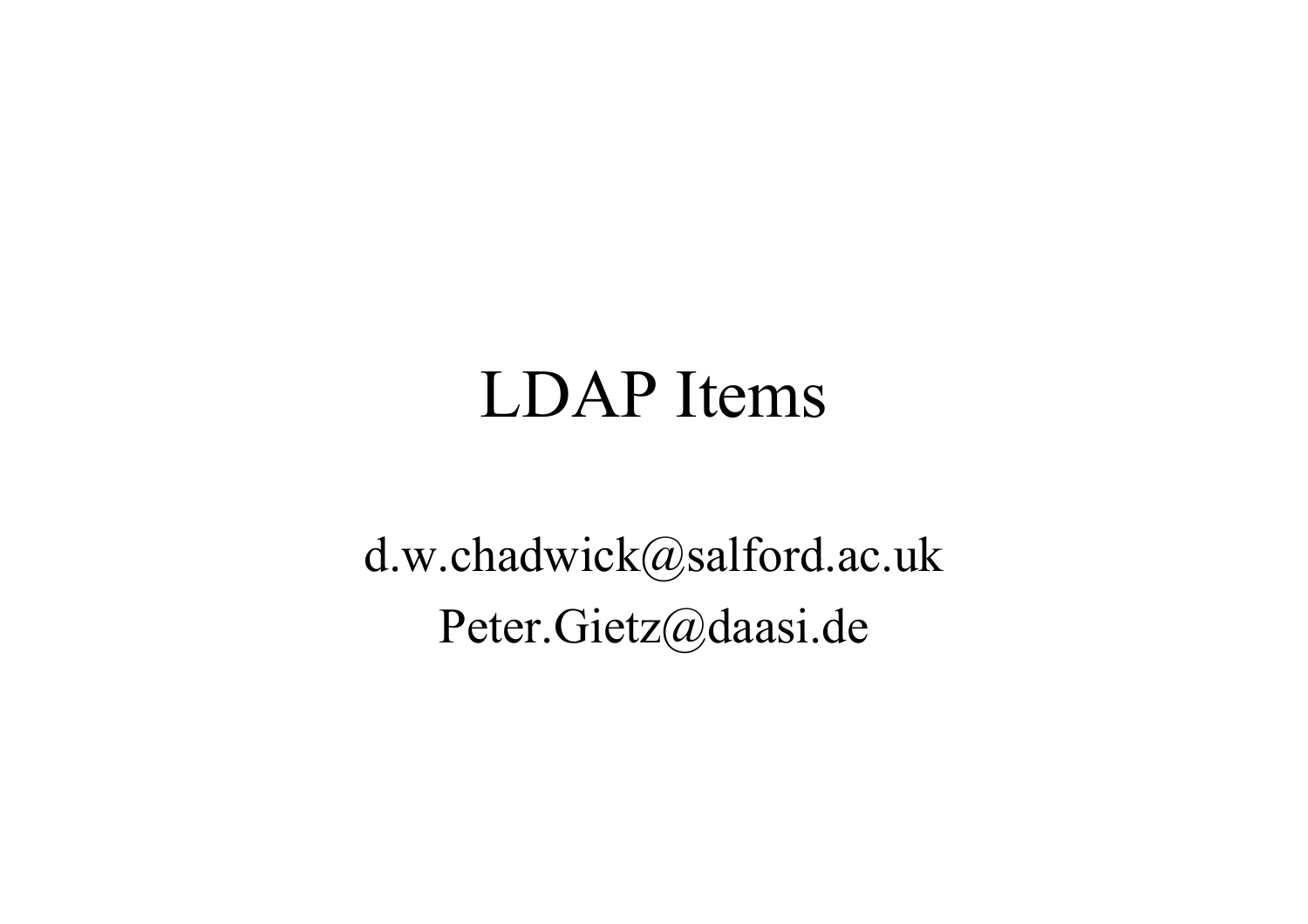#### Contents

- LDAPv3 Profile
- New strings for RDNs
- LDAP schema for attribute extraction
- LDAPv3 protocol update
- LDAP schema for component matching
- Finding the LDAP server of a subject
- ;binary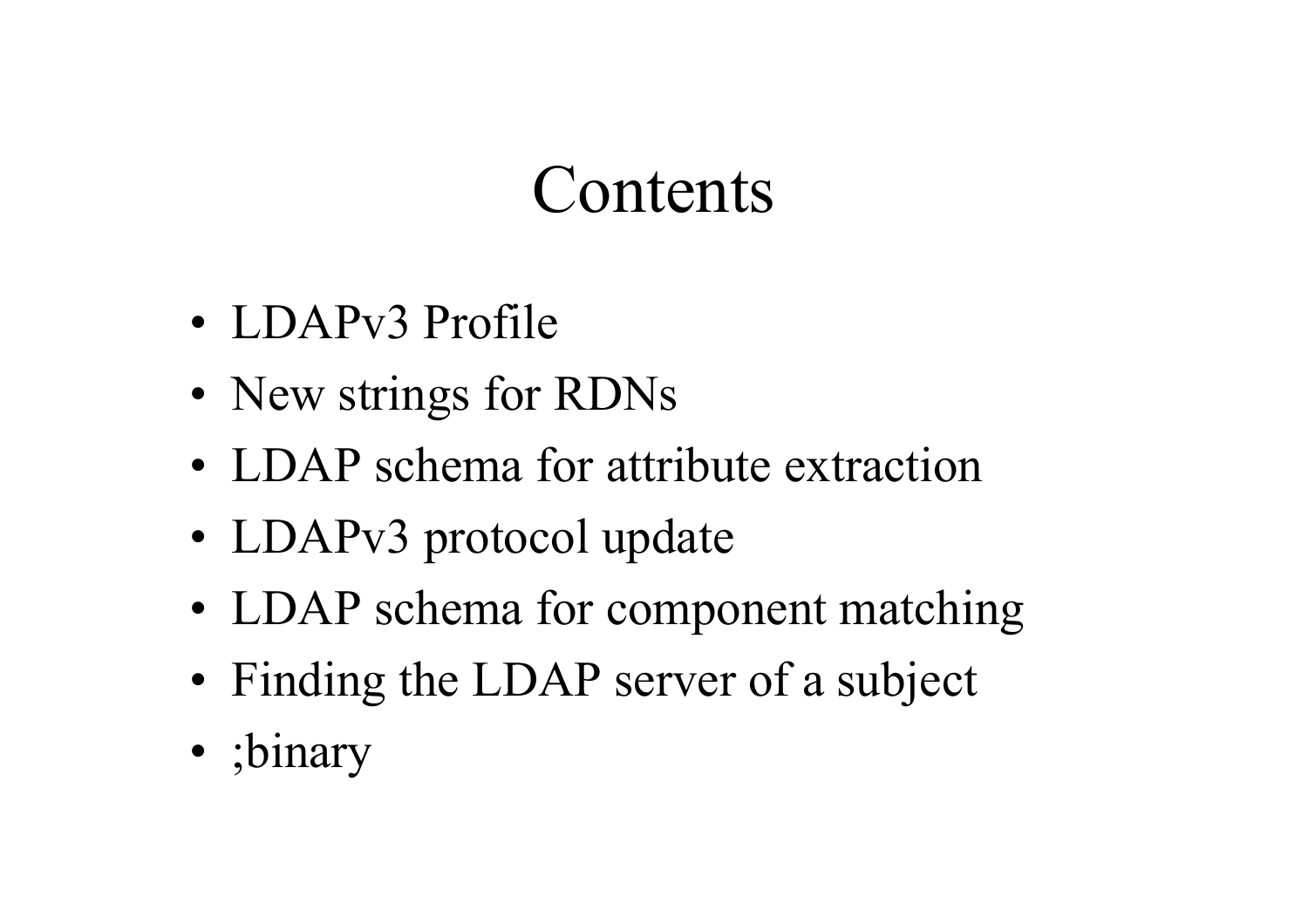### LDAPv3 Profile

- •• <draft-ietf-pkix-ldap-v3-05.txt> issued in January 2002
- •• No comments received except from Microsoft that does not support multiattributes in RDNs. This feature is currently mandatory in the profile.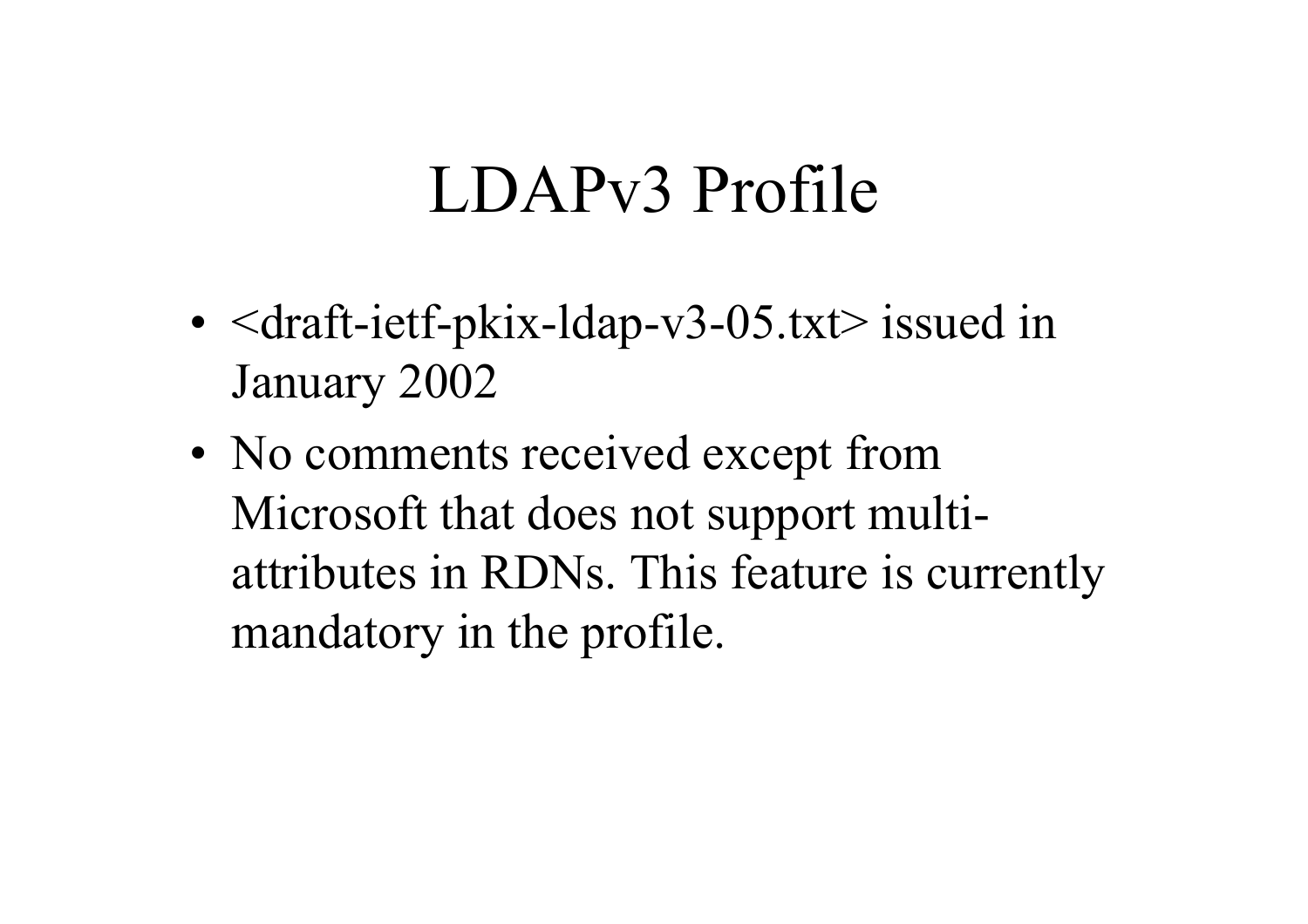## New strings for RDNs

• Update <draft-ietf-pkix-dnstrings-01.txt> sent to the ID editor but 10 minutes late, so bounced. Will be resubmitted next week

**String X.500/LDAP AttributeType**

SERIALNUMBER serialNumber ADDR postalAddress PSEUDO pseudonym GN givenName SN surname MAIL mail/rfc822Mailbox PI permanentIdentifier X509SN x509serialNumber ISSUER x509issuer ISSUERSN x509issuerSerial UPDATE x509crlThisUpdate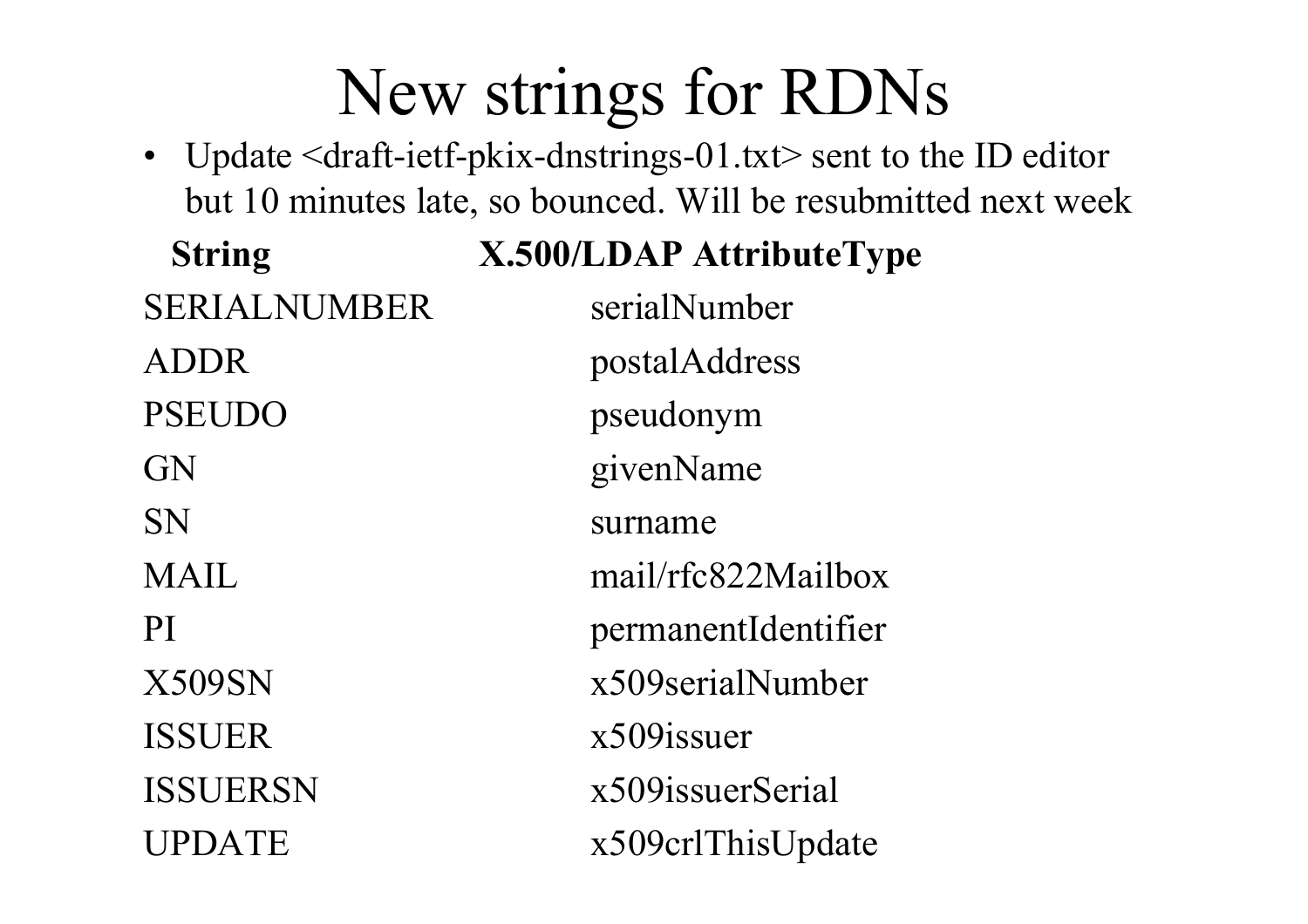#### LDAP Schema for Attribute Extraction

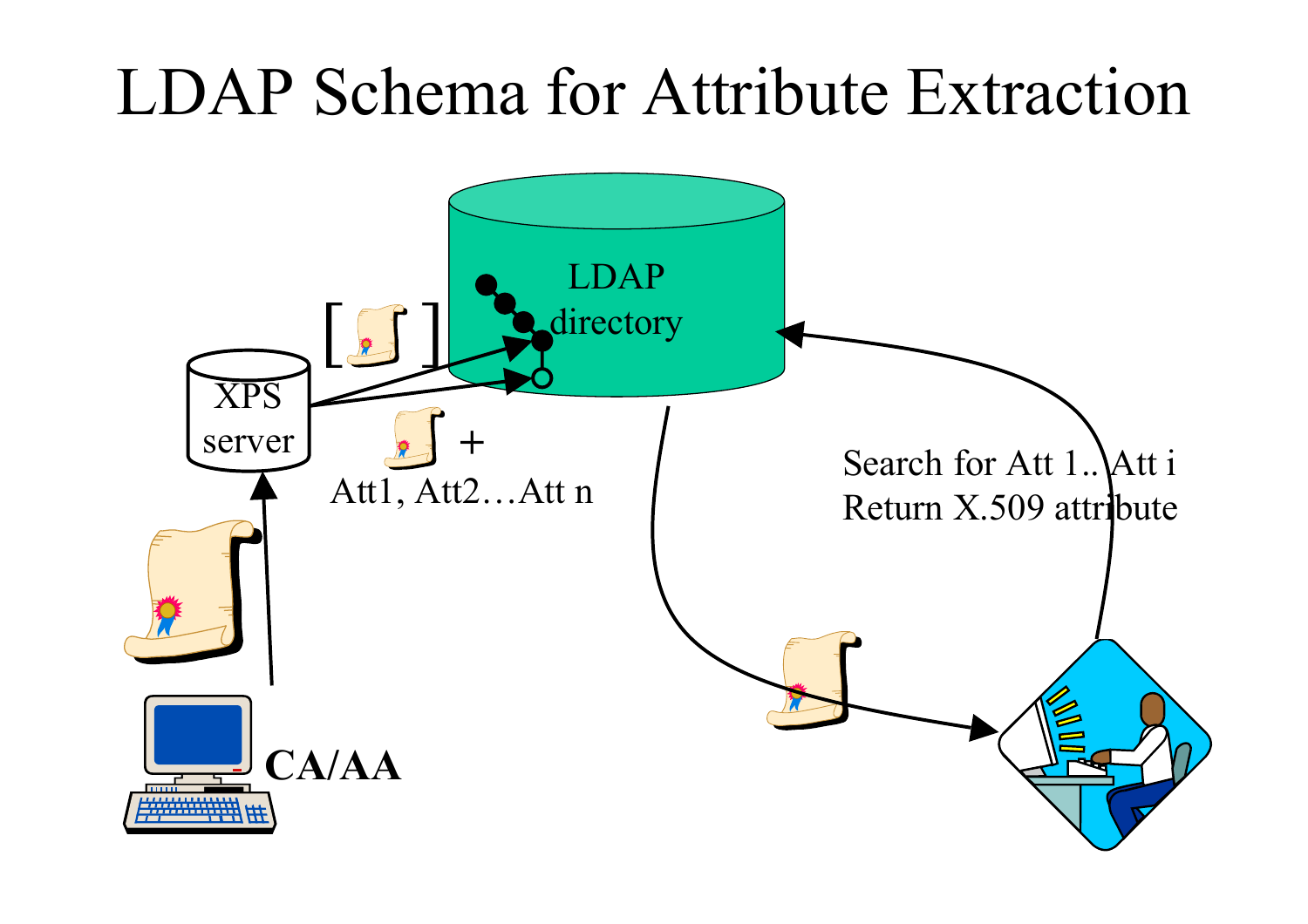# LDAP Schema for Attribute Extraction

- Revised IDs issued for certificates, CRLs and attribute certs
- Issue: whether the attribute for the binary cert/CRL should have a different attribute type in the child entry (in PKC it is different, in CRL and AC it is not)
- Issue: How much information to store from a CRLDP just the URI of the full CRL or all general names plus reasons, issuers and relative name
- Issue: PKC schema has not added AA Controls extension from AC profile – should it?
- Issue: The attribute types defined in AC profile are not defined by LDAP (and cant be supported "as is" due to their complex syntax).
- The Klasen draft needs to become a full PKIX draft (the reason it did not this time was due to cut off dates)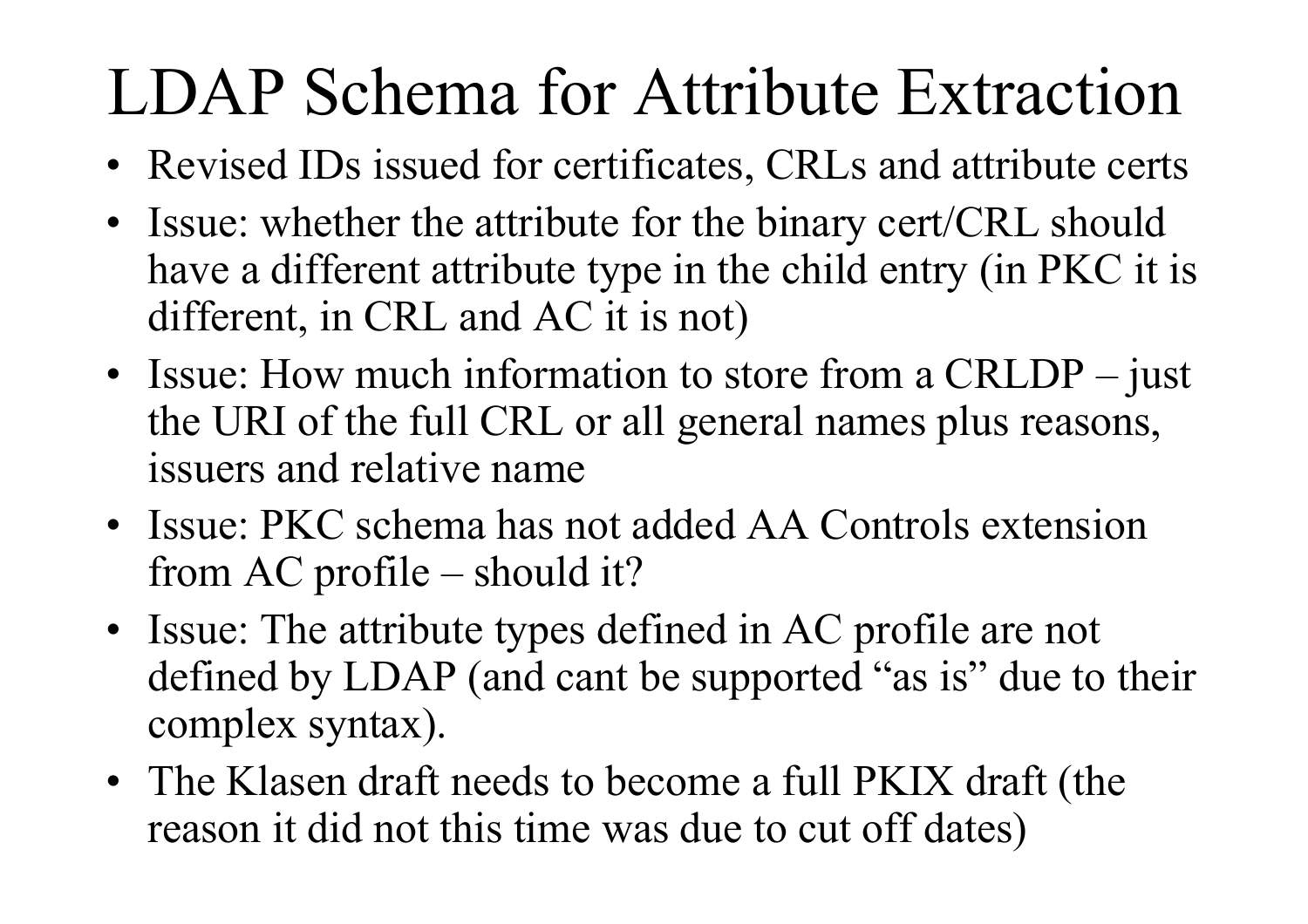## Changes to PKC –03 draft

- Changed Matching Rules from caseIgnoreMatch to caseIgnoreIA5Match
- moved the references to RFC 3280 from the DESC par<sup>t</sup> of the attribute definition to the text
- added some additional text about CIP in Introduction
- reworded text in Section 4.1.7 on Subject public key info algorithm to:

"OID identifying the algorithm associated with the certified public key"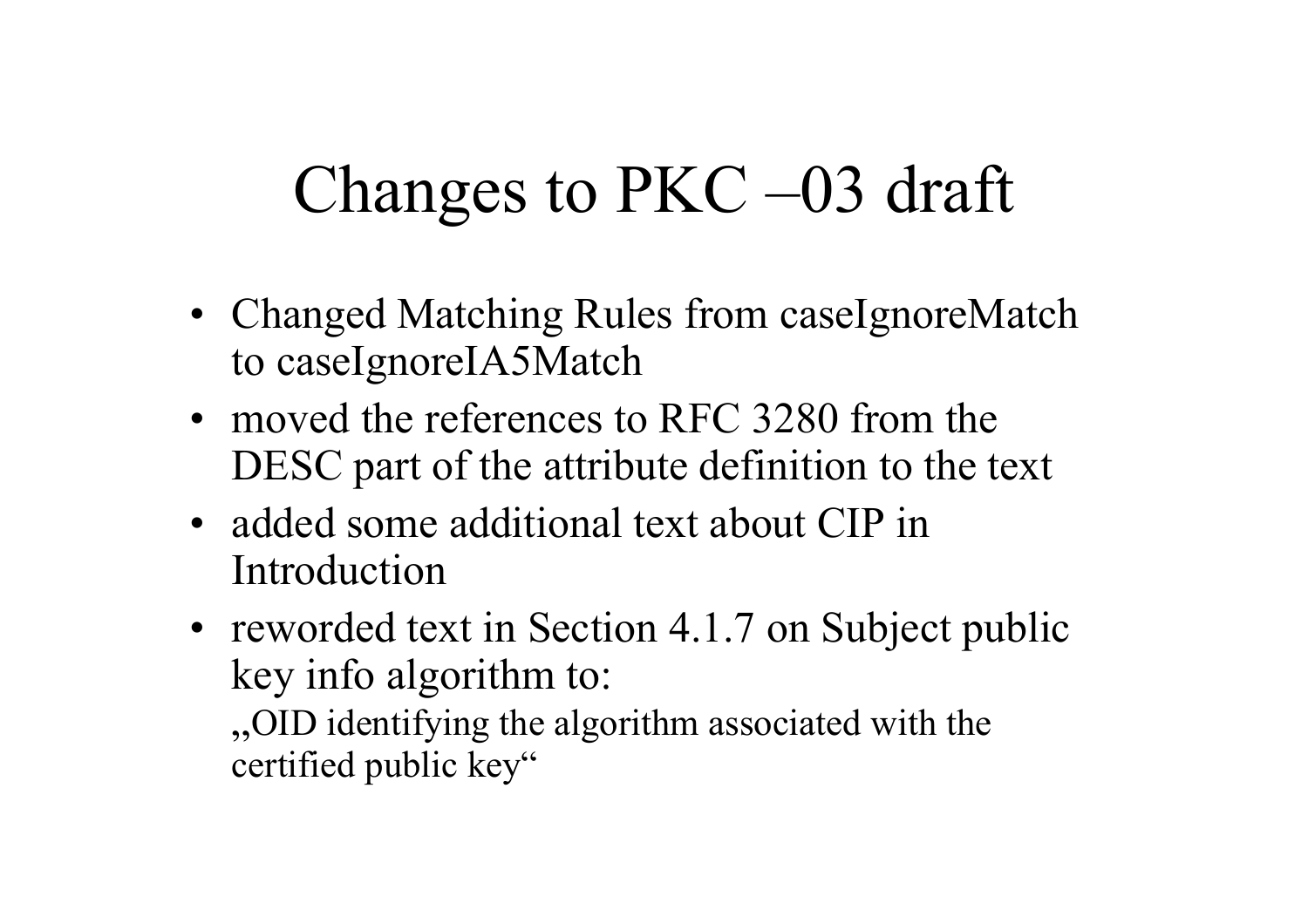## Changes to PKC –03 draft contd.

- changed x509userCert and x509caCert to be inherited from userCertificate and caCertificate respectively
- added clarification about x509 subject and subject alternative names in section Section 4.5
- added attribute type x509 issuerSerial to x509 PKC object class
- added attribute type x509basicConstraintsCa to x509PKC object class
- renamed attributetype 509cRLDistributionPointURI to x509FullcRLDistributionPointURI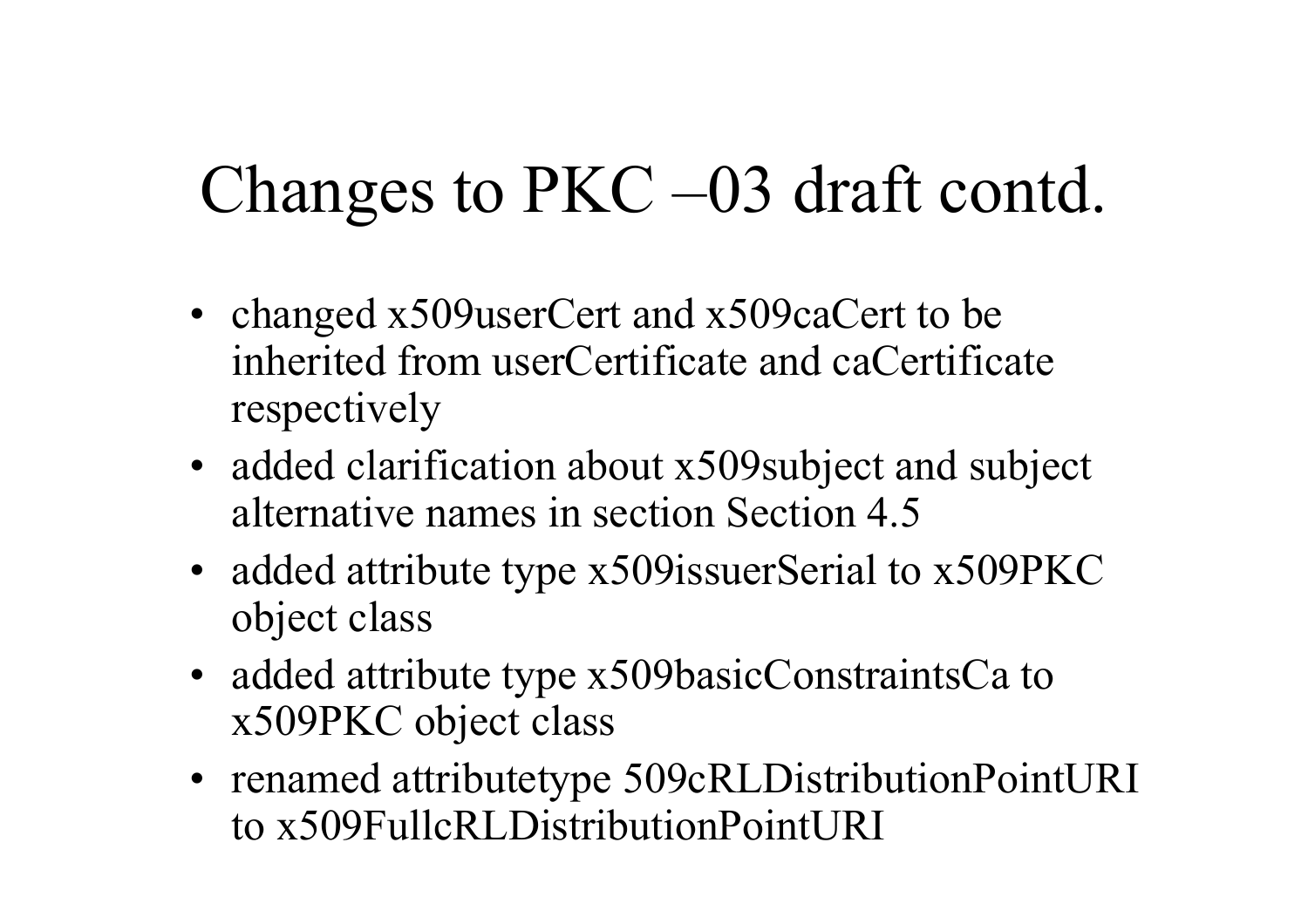## Changes to PKC –03 draft contd.

- devided references in normative and non normative
- deleted attributetype mail from x509PKC objectclass
- created separate Name Forms for 509userCertificate and x509caCertificate object classes
- changed attributetype x509SerialNumber to MULTI-VALUE
- adjusted examples to new schema
- Fixed more typos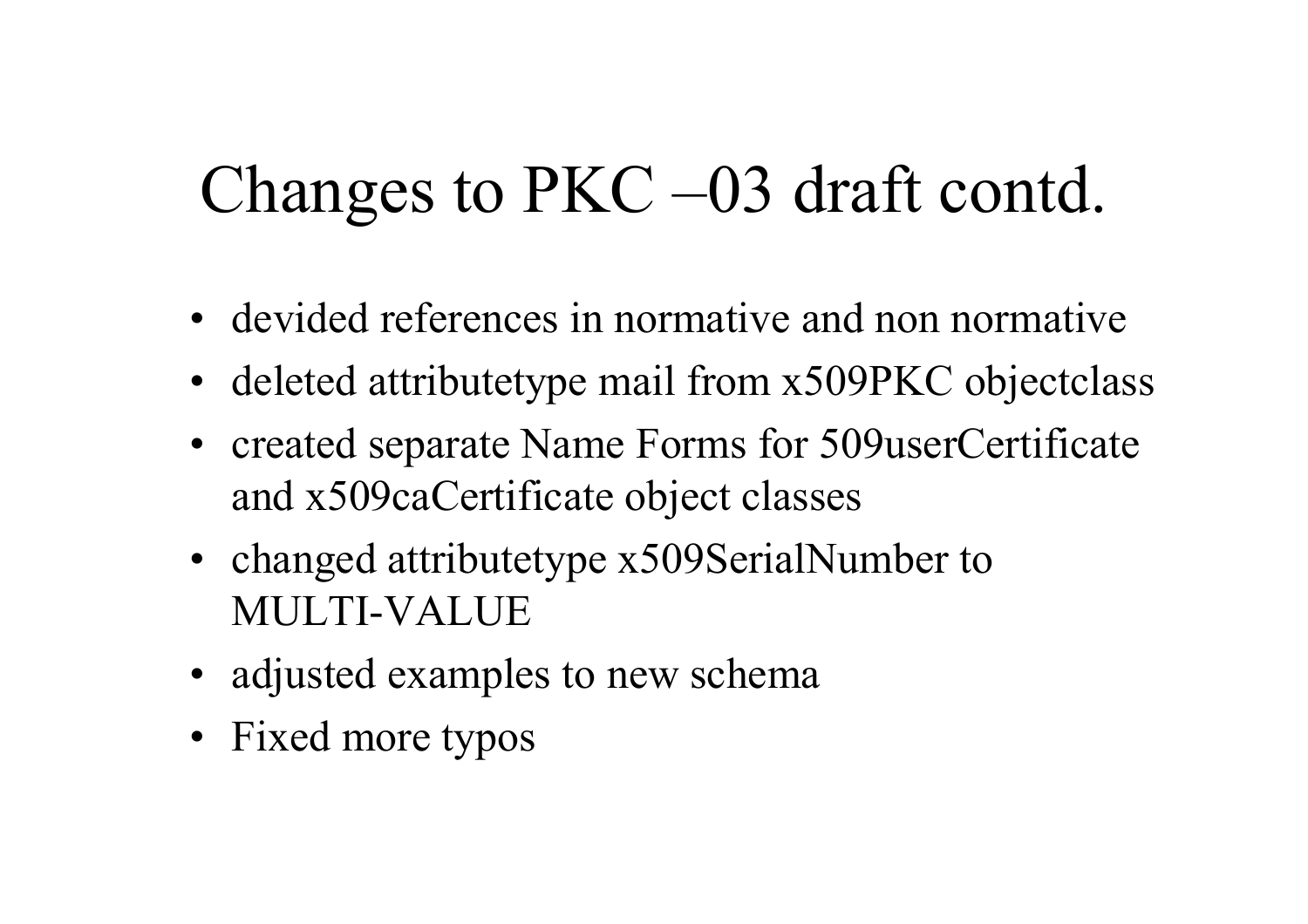### Still todo

- Include AAcontrol extension from RFC 3281 into X509-PKC objectclass
- Add new auxiliary object class for qualified certificates (draft-ietf-pkix-sonof3039-00.txt)

– What is the status of that draft?

- IANA considerations
- Resolve the issues with the AC and CRL draft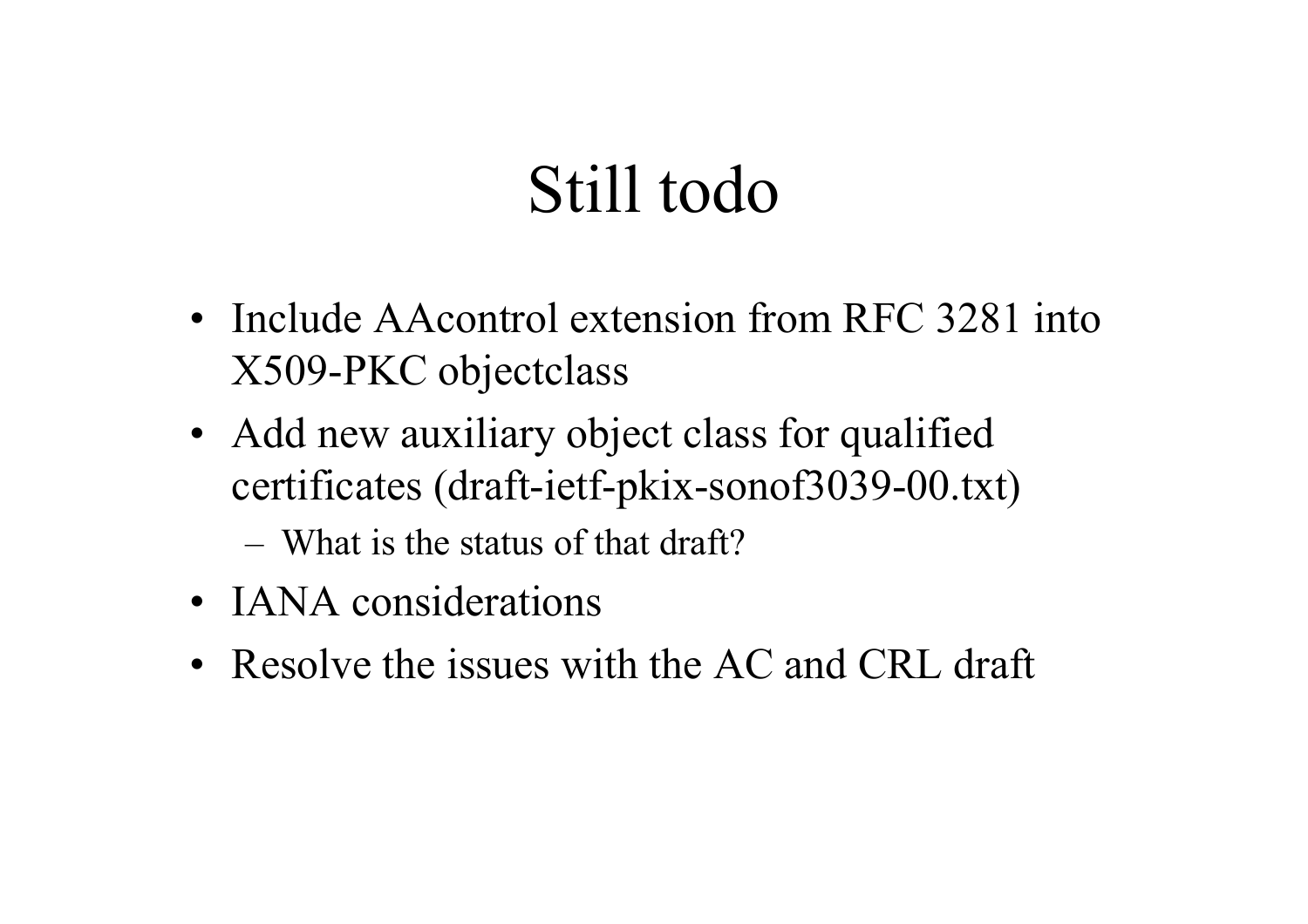## LDAPv3 Protocol Update

- Protocol is currently proposed standard but draft standard is in preparation
- ;binary has been removed from latest revision
- Probably will be added as an extension to LDAPv3 (Steven Legg ID)
- But this currently gives PKIX users a problem
- Chairs decided to ballot PKIX members on which LDAP they use and how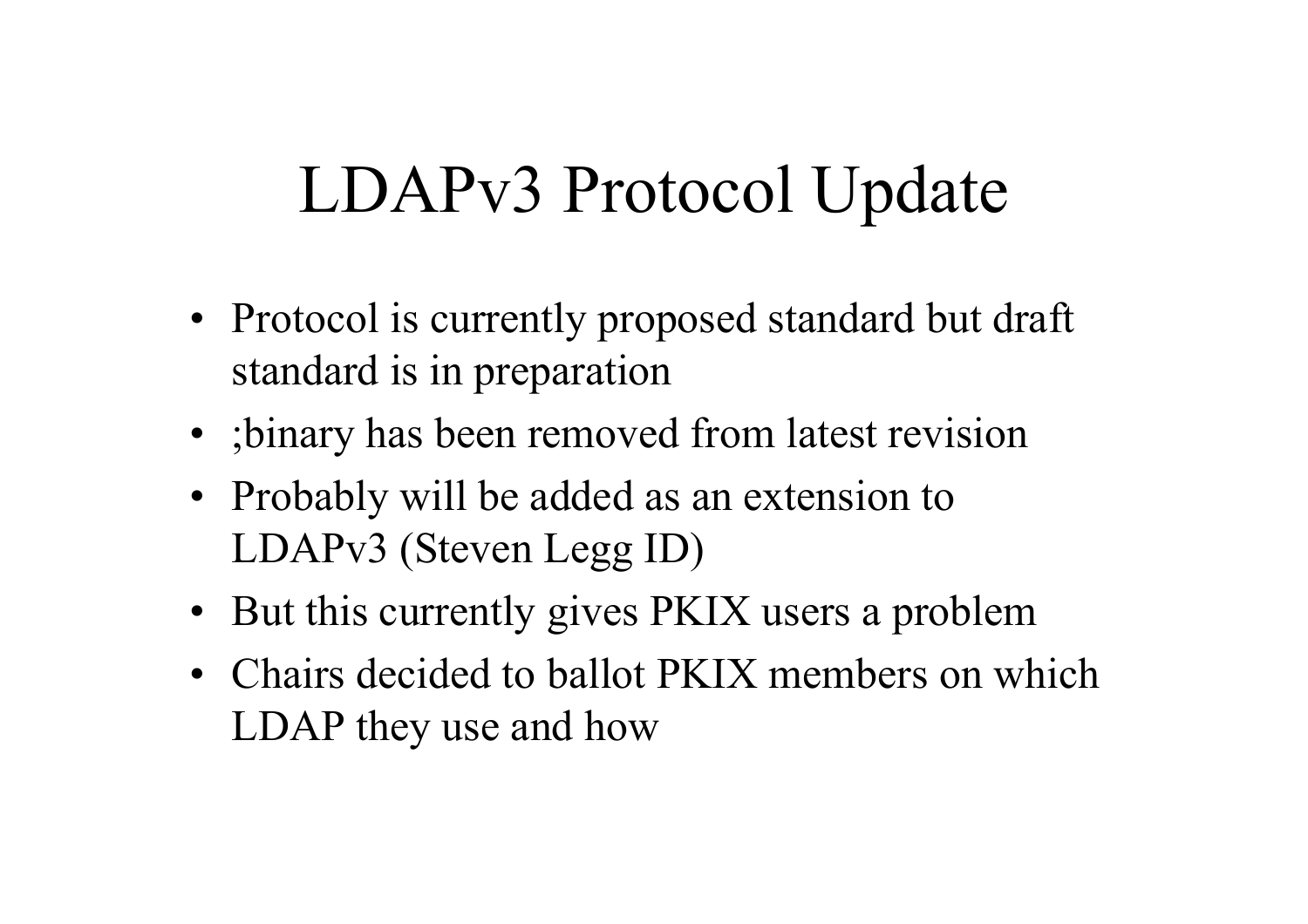#### LDAPv3 Schema for Component Matching

- Separated into two IDs PKI schema and PMI schema
- PKI schema has defined a native LDAP encoding for PKI attributes, which is bitwise identical to the ;binary encodings of the current LDAPv3 proposed standard
- Also added back the simple encoding for exact matching (from first ID) that is now implemented in OpenLDAP
- PKI schema is now finished (apart from ; binary issue)
- PMI schema needs a bit more work on it